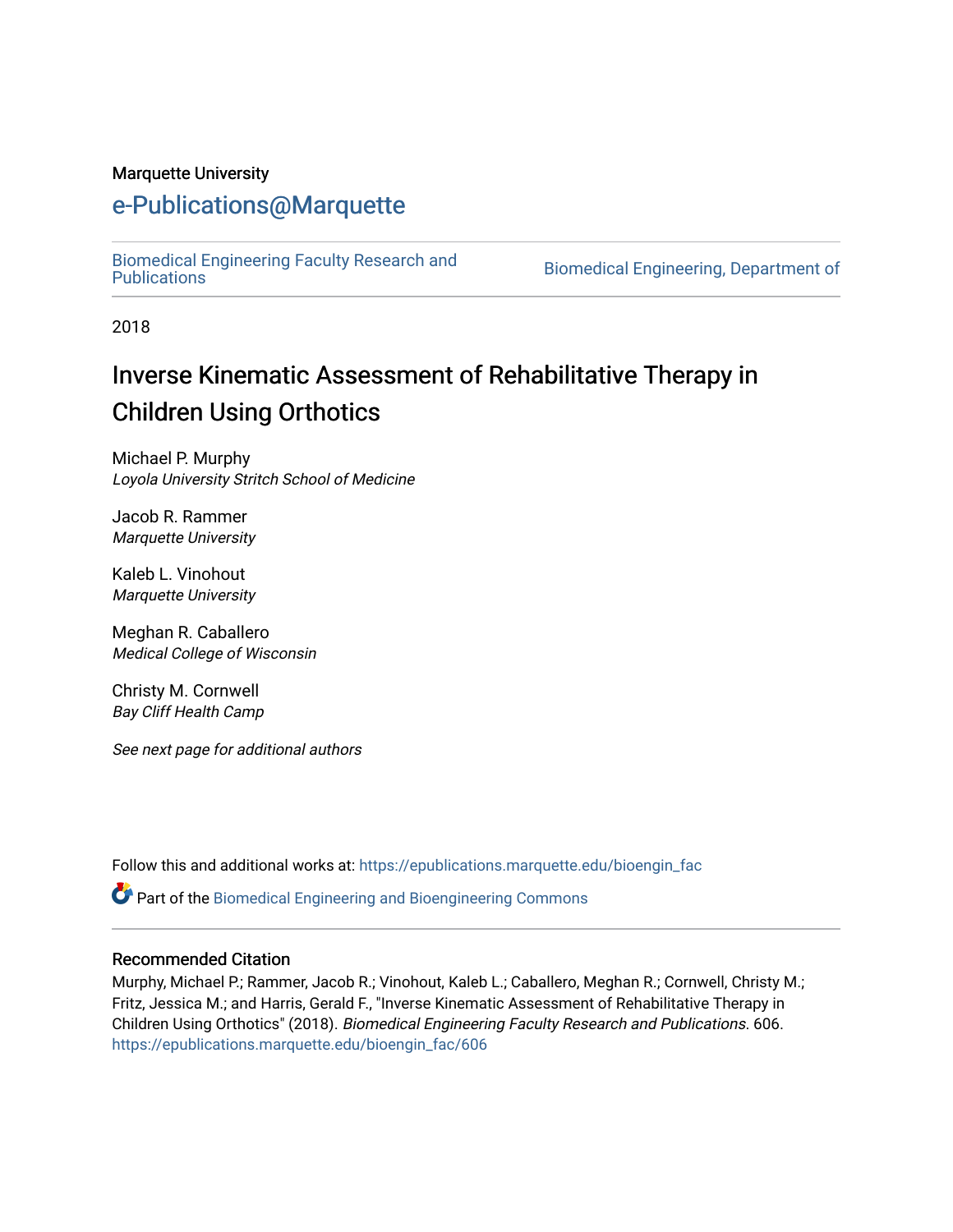#### Authors

Michael P. Murphy, Jacob R. Rammer, Kaleb L. Vinohout, Meghan R. Caballero, Christy M. Cornwell, Jessica M. Fritz, and Gerald F. Harris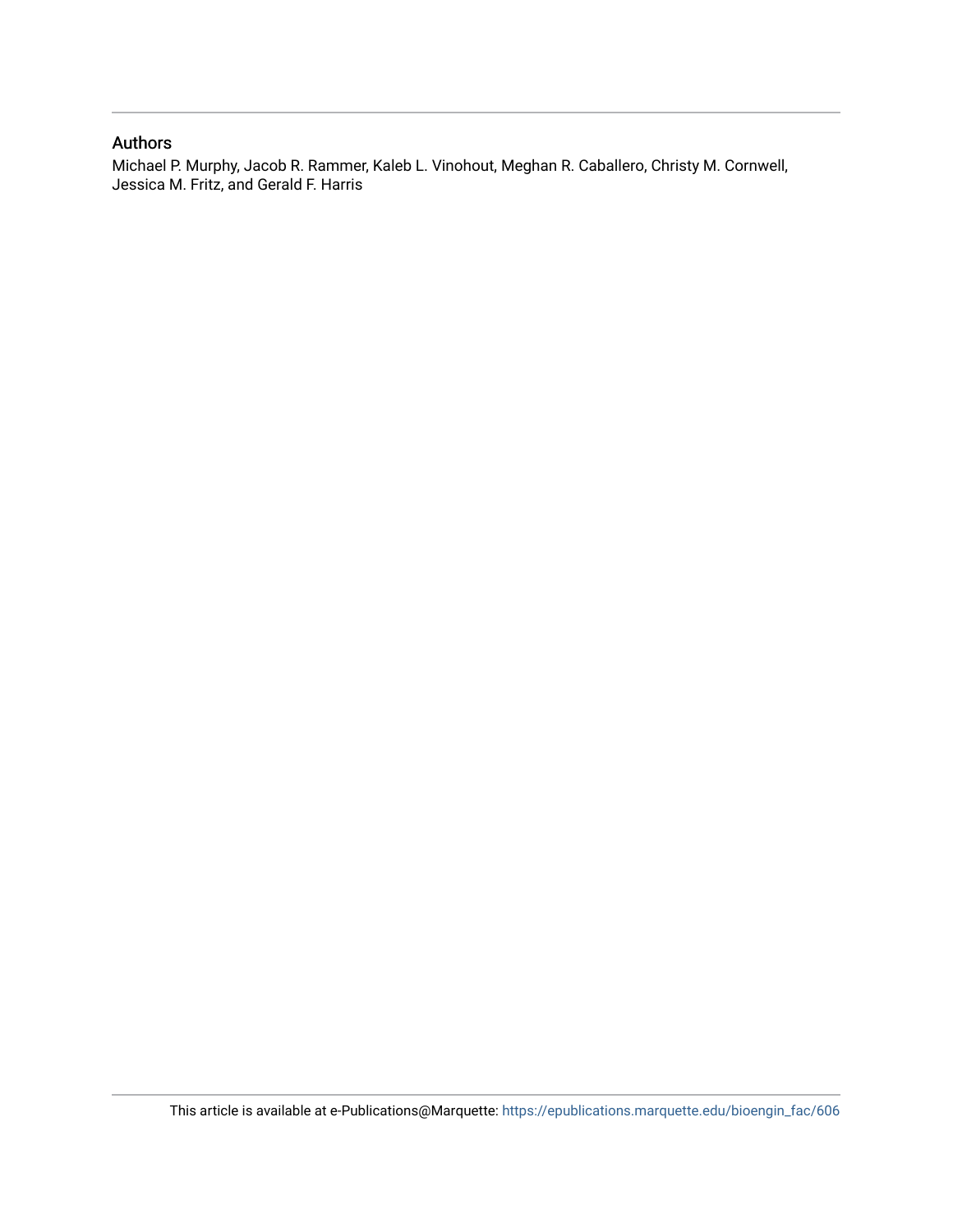#### **Marquette University**

# **e-Publications@Marquette**

# *Biomedical Engineering Faculty Research and Publications/College of Engineering*

*This paper is NOT THE PUBLISHED VERSION;* **but the author's final, peer-reviewed manuscript.** The published version may be accessed by following the link in the citation below.

*2018 40th Annual International Conference of the IEEE Engineering in Medicine and Biology Society (EMBC)*, (2018). [DOI.](https://ieeexplore.ieee.org/document/8512863/references#references) This article is © IEEE and permission has been granted for this version to appear in [e-Publications@Marquette.](http://epublications.marquette.edu/) IEEE does not grant permission for this article to be further copied/distributed or hosted elsewhere without the express permission from IEEE.

# Inverse Kinematic Assessment of Rehabilitative Therapy in Children Using **Orthotics**

Michael P. Murphy Loyola University Stritch School of Medicine, Maywood, IL, 60153, USA Jacob R. Rammer Marquette University, Milwaukee, WI, 53233, USA Kaleb L. Vinehout Marquette University, Milwaukee, WI, 53233, USA Meghan R. Caballero Medical College of Wisconsin, Milwaukee, WI, 53226, USA Christy M. Cornwell Bay Cliff Health Camp, Big Bay, MI, 49808, USA Jessica M. Fritz Marquette University, Milwaukee, WI, 53233, USA Gerald F. Harris Marquette University, Milwaukee, WI, 53233, USA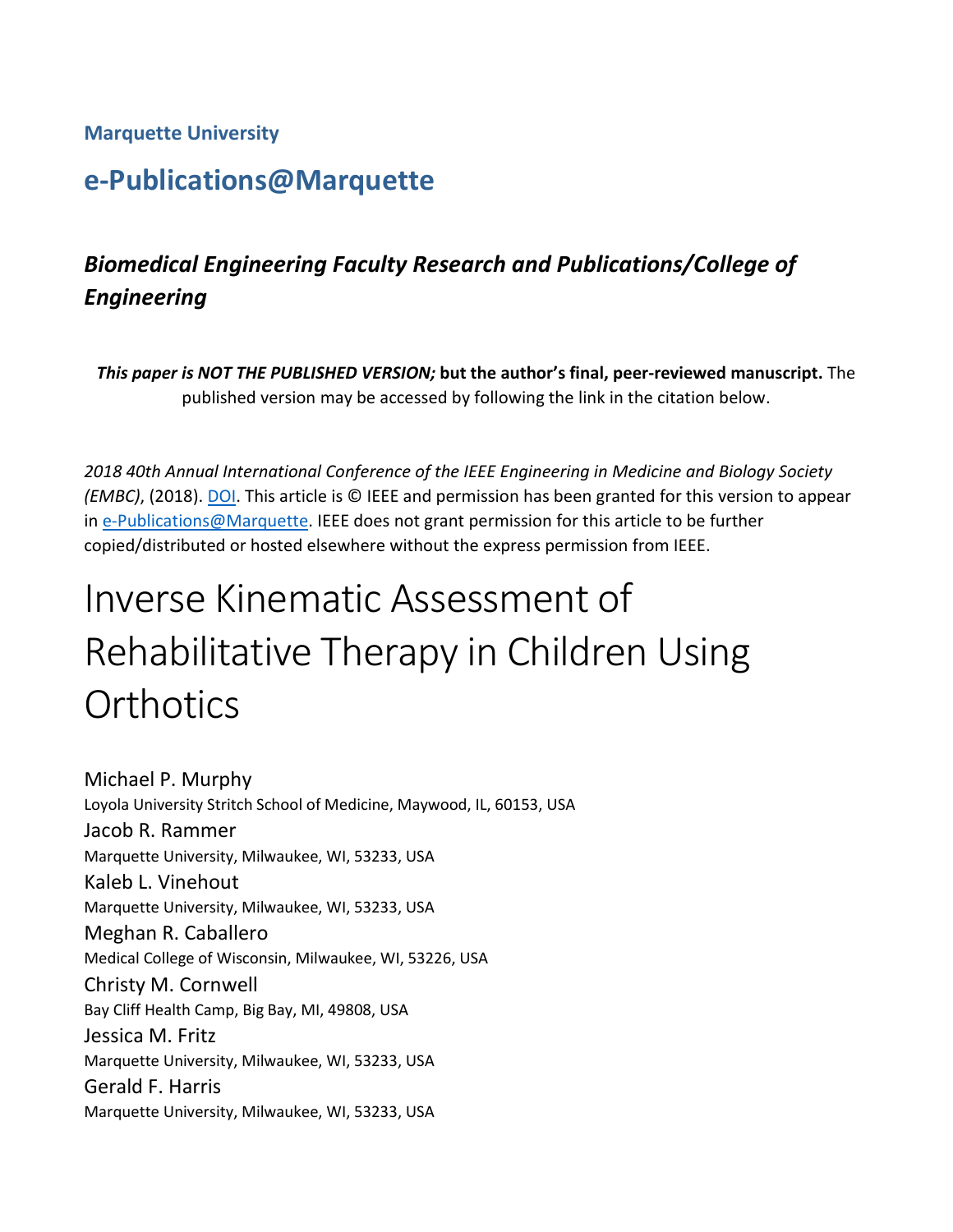#### **Abstract**

Pathologic movement patterns are characterized by abnormal kinematics that alter how muscles support the body during walking. Individual muscles are often the target of interventions with physical therapy and surgery alike, yet the tools to assess individual muscles clinically remain limited. The aim of this study is to assess OpenSim as a clinical tool for individualized rehabilitative evaluation of children using orthotics. This anatomic and kinematic modeling study was focused on pre- and post-treatment assessment of gait characteristics in fourteen children using orthotic devices. A range of four to twelve acceptable gait capture trials was collected for each child before therapy began and again after four weeks of treatment. The effects of therapy were significant in four of the lower extremity muscle analyses, three of the temporal parameters, and eighteen of the spatial parameters. All muscle lengths showed less deviation from normal values after physical therapy across all subjects. Results of this study support the further evaluation of OpenSim as a tool to improve quantitative assessment of musculoskeletal dynamics during the course of rehabilitative therapy in children using orthotics.

## SECTION I. Introduction

Mobility is essential to health and well-being, and fundamental to growth and development in children. In medical practice, there is no widely applied system for coupling an assessment of muscle length dynamics and gait in a unified analysis. While gait kinematics are more frequently studied, it is difficult to simultaneously evaluate muscle dynamics to guide ambulatory treatment. Recent advances in simulation now improve our ability to couple muscle dynamics and gait kinematics as we seek to improve our understanding of treatment modalities and develop more effective methods to improve ambulatory function.

Dynamic simulation allows estimation of musculoskeletal forces that cannot be directly measured. Results allow a better quantitative basis for understanding individual muscle contributions to resulting ambulatory motion. These results also provide a means for uniquely personalized analysis.

Conventional gait analysis [1] takes advantage of validated dynamic models such as the often used Newington Children's Hospital model [2] and Helen Hayes model [3] . These direct kinematic models use experimental markers to calculate 3D joint kinematics and virtual joint segments. Vicon (Vicon Motion Systems, Oxford, UK) users can implement this with the Plug-in-Gait model. With no joint constraints, Wells, *et al.* report that direct kinematic solutions result in apparent segment length fluctuations averaging around 2% [4] . Kainz, *et al.* reported similar results [5] . On the contrary, inverse kinematics use experimental markers to optimize joint angles while matching the original model with prior experimental anatomical marker positions. The inverse kinematic approach was adopted for the current study.

OpenSim [6] is a resource that uses inverse kinematics to further enable analyses not readily available to the clinician. OpenSim can address muscle-tendon lengths [7] , muscle-tendon forces [8] , muscle moment arms [9] , and joint contact forces [10] . These additional analyses have the potential to better support clinical planning as many children, especially those with Cerebral Palsy, experience musculoskeletal challenges that are frequently addressed with therapeutic intervention and surgery. While therapeutic intervention is often focused on joint range and strengthening, orthopaedic intervention can focus on muscle transfers, lengthenings and even bony osteotomies. All of these approaches focus on individual muscle contributions to mobility and function.

# SECTION II. Methods

Fourteen healthy children (five female, nine male) gave their informed consent to participate in this institutionally approved study. The average age, height, and body weight of the subjects was 13 +3 years, 148.8 +13.3 cm, and 44.7 +14.5 kg, respectively. All subjects used some type of ankle-foot orthotic (AFO) or insole. Five subjects used solid AFOs, four subjects used hinged AFOs, and five subjects used modified insoles. Review of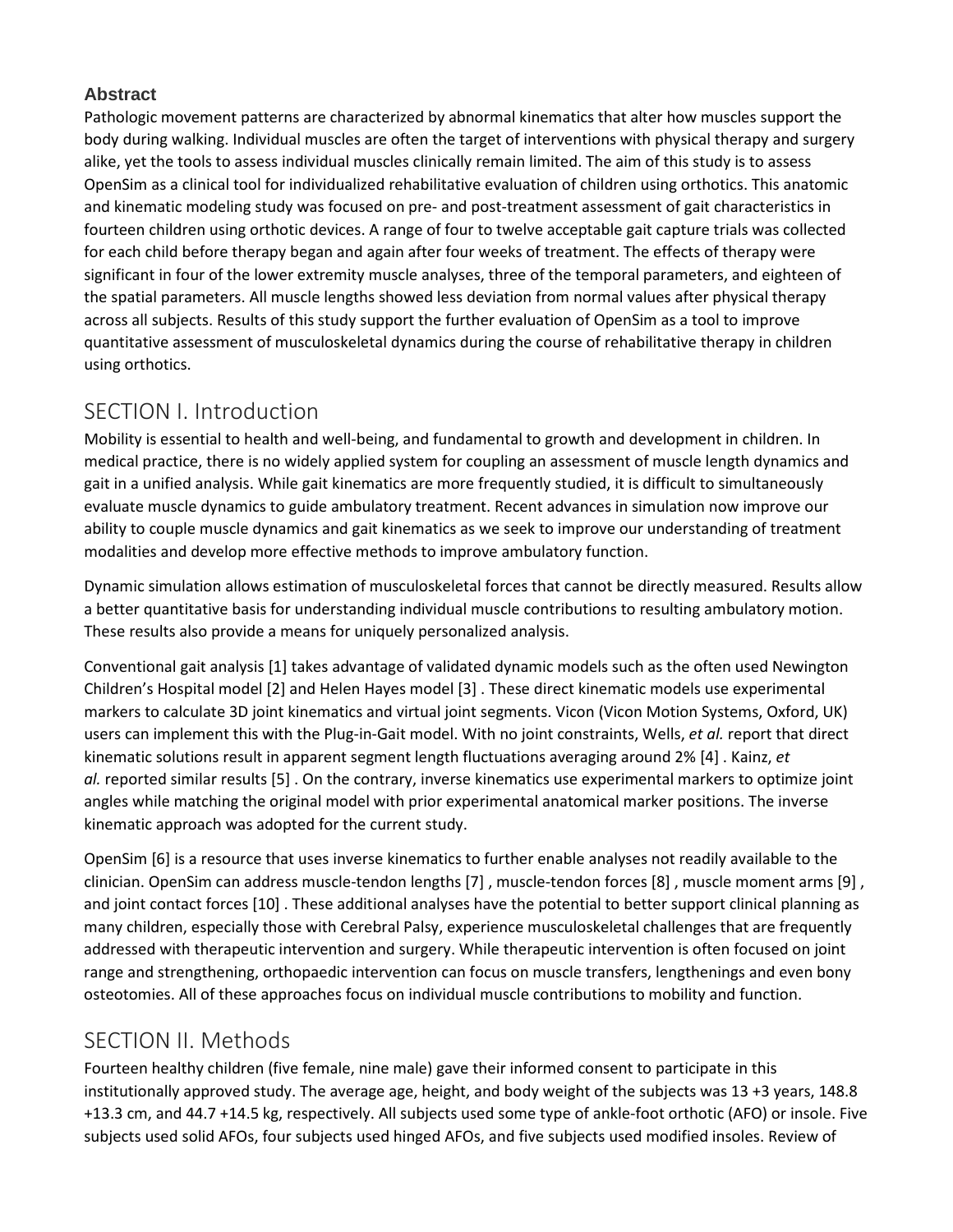medical records revealed a history of cerebral palsy in seven subjects, spina bifida in four, genetic alteration in two, and arthrogryposis in one.

Each subject underwent lower extremity (LE) gait analysis with kinematic assessment before beginning physical therapy and once again after daily therapy had been administered for a period of four weeks. Kinematic data of subjects using their orthotics was collected using a 12-camera motion capture system (OptiTrack Flex 13 cameras; NaturalPoint, USA), pixel resolution of 1280x1024, and 42° and 56° fields of view. The camera capture rate was at 120Hz. Cameras used 850nm infrared light to minimize interference from overhead lighting. Cameras were placed on all sides of the capture volume with one camera at each corner, one camera at the beginning and end of the capture volume, and three cameras along each side of the capture volume as the subject walks down the pathway. The capture volume measured approximately 2.0 x 6.0 m. Cameras were mounted on tripods measuring 2.5 x 1.2 x 1.2 m.

Calibration of the OptiTrack camera system was performed with a calibration wand and calibration square to index the laboratory origin. The integrated calibration wand process was used to calibrate the system, which involved moving the wand throughout the capture volume for thirty seconds. The software displays the accuracy of the calibration performed between six ranks from "Poor" to "Exceptional." All calibrations used were met with an "Exceptional" ranking, resulting in estimated errors less than 0.10 mm. Recalibration was performed every day before testing and if camera position was changed. Passive reflective markers where placed in accordance with standard protocol [11] . At self-selected gait speeds, a minimum of four good trials were collected for each subject. A trial was determined acceptable if it obtained two consecutive heel strikes and two toe offs with less than 10 consecutive frames (0.083s) of individual marker loss during that time interval.

Calculations of kinematic gait parameters were performed using OpenSim (NIH Center for Biomedical Computation, Stanford University). A lower extremity musculoskeletal model was used to estimate muscle activity of the subject while walking. Based on marker placement, the OpenSim model was scaled. The locations of muscle origin and insertion were determined by OpenSim and imbedded in their models based on prior experimentation [13] , [14] . Inverse kinematic algorithms were derived from measured marker trajectories and individual patient parameters. Parameters collected for each patient included weight (kg), height (mm), left to right anterior superior iliac spine (ASIS) distance (mm), left and right leg lengths (mm), left and right knee diameters (mm), and left and right ankle diameters (mm). The analysis employed a MATLAB-OpenSim interface previously verified [12] .

## SECTION III. Results

Custom MATLAB code was generated to identify temporal stride events during gait. The average walking speeds of the subjects before and after physical therapy were 0.94±0.21 and 0.98±0.21 (m/s), respectively. Seven of sixteen parameters in the Gillette Gait Index (GGI) [15], [16], [17] were statistically different when compared before and after physical therapy. A total of eighteen of thirty-four spatial parameters and three of four temporal parameters were significantly different following physical therapy. Study details are illustrated in Table 1 with an example kinematic output in Figure 1 .

| Measure                | <b>Statistics</b> | Measure                  | <b>Statistics</b> |
|------------------------|-------------------|--------------------------|-------------------|
|                        | p-value           |                          | p-value           |
| Mean Pelvic Tilt       | 0.4429            | Pelvic Tilt Range        | 0.2955            |
| Mean Pelvic Obliquity* | $0.0000*$         | Pelvic Obliquity Range*  | $0.0178*$         |
| Mean Pelvic Rotation   | 0.0710            | Range of Pelvic Rotation | 0.5953            |
| Minimum Hip Flexion*   | $0.0004*$         | Range of Hip Flexion     | 0.2599            |

TABLE I. SPATIAL AND TEMPORAL ANALYSIS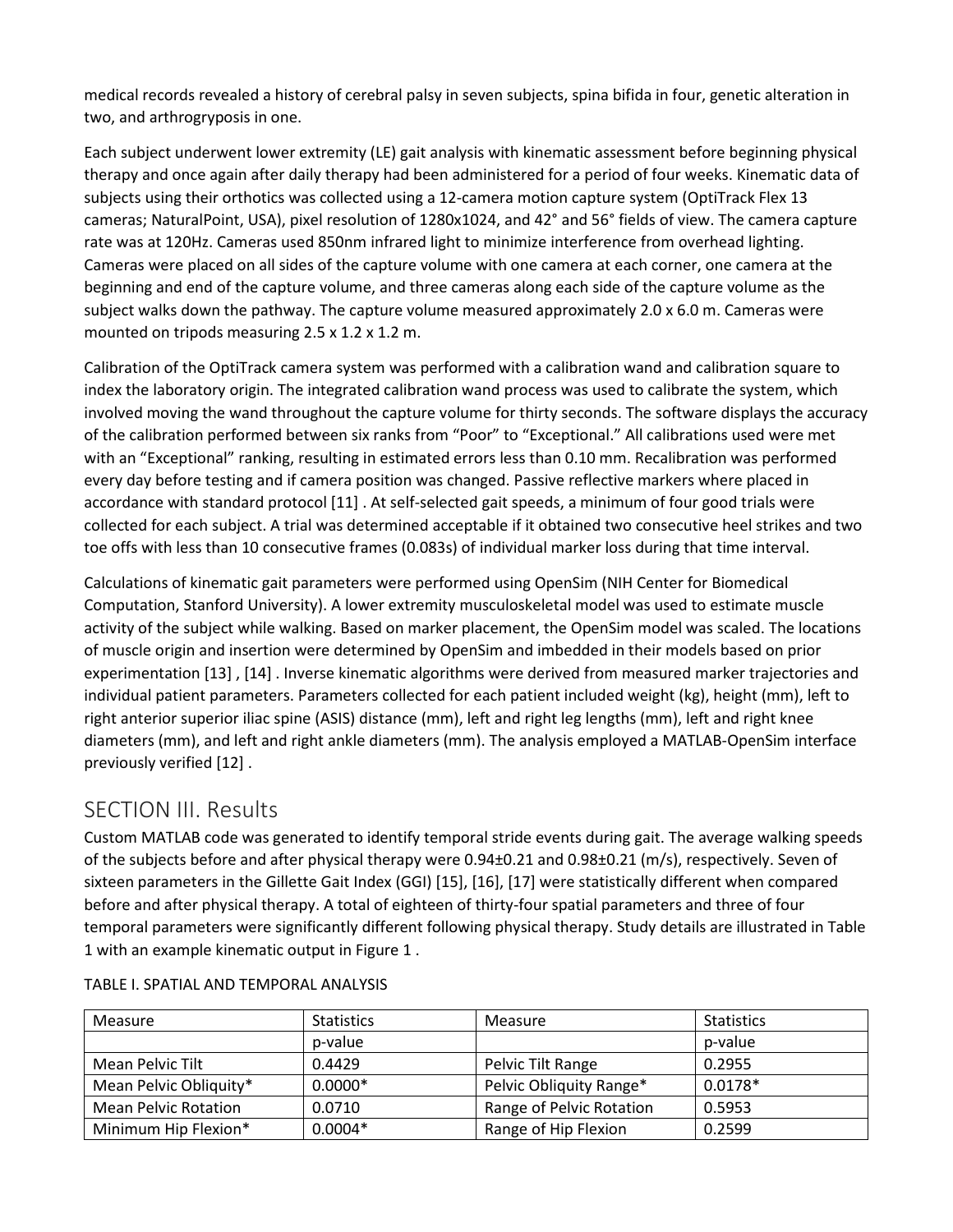| Hip Flexion at Initial Contact                        | 0.7123    | Max Hip Flexion (Max Hip<br>Angle) in Swing       | 0.9521    |
|-------------------------------------------------------|-----------|---------------------------------------------------|-----------|
| Max Hip Extension (Min Hip<br>Angle) in Stance        | 0.0747    | Range of Hip Sagittal Motion<br>in Stance         | 0.7942    |
| Mean Hip Abduction Angle<br>in Swing*                 | $0.0001*$ | Mean Hip Abduction in<br>Stance*                  | $0.0008*$ |
| Max Hip Abduction Angle in<br>Swing*                  | $0.0001*$ | Hip Rotation Angle at<br>MidStance*               | $0.0075*$ |
| Hip Rotation Angle at Mid-<br>Swing*                  | $0.0158*$ | Mean Hip Rotation in Stance                       | 0.0923    |
| Hip Rotation Angle at Initial<br>Contact              | 0.0999    | Hip Rotation Angle at Toe-<br>Off                 | 0.1167    |
| Knee Angle at Initial Contact                         | 0.8881    | Range of Knee Flexion*                            | $0.0000*$ |
| Max Knee Flexion (Max<br>Angle) in Stance*            | $0.0000*$ | Max Knee Extension (Min<br>Knee Angle) in Stance* | $0.0000*$ |
| <b>Mean Foot Progression</b><br>Angle in Stance       | 0.4523    | Ankle Angle at Initial<br>Contact*                | $0.0005*$ |
| Ankle Range During Stance*                            | $0.0086*$ | Maximum Dorsiflexion in<br>Stance*                | $0.0032*$ |
| Maximum Dorsiflexion in<br>Swing*                     | $0.0000*$ | Ankle Angle at Mid-Swing*                         | $0.0022*$ |
| Time of Toe Off(%)*                                   | $0.0012*$ | Time of Peak Knee Flexion in<br>Swing $(\%)^*$    | $0.0001*$ |
| Timing of Max Ankle<br>Dorsiflexion (X) in Stance (%) | 0.2596    | Time of Max Knee Flexion in<br>Swing(%)*          | 0.0001    |

a. p-values for spatial and temporal analysis. Red values with a '\*' were considered statistically significant (<0.05). All differences showed a decrease in the value from before to after physical therapy. (Table footnote[\)](https://ieeexplore.ieee.org/mediastore_new/IEEE/content/media/8471725/8512178/8512863/murph.t1-14750506-large.gif)



Figure 1. Single subject kinematic data (right in red, blue in left) plotted against a normal (±1 SD) matched population of 20 healthy children (gray). *(figure caption)*

Inverse kinematic analysis was performed with OpenSim. MATLAB code was used to communicate with OpenSim and display results; an example dynamic muscle length output is shown in Figure 2 . The sum of squared error between muscle lengths and the normal range before and after physical therapy was significantly different for the following muscles: semimebranosus, semitendinosus, long head of the biceps femoris, and the rectus femoris. This represents a more normal gait pattern. Details are illustrated in Table 2 . All forty-three of forty-three muscle length values averaged less deviation from the normal range following physical therapy across all subjects.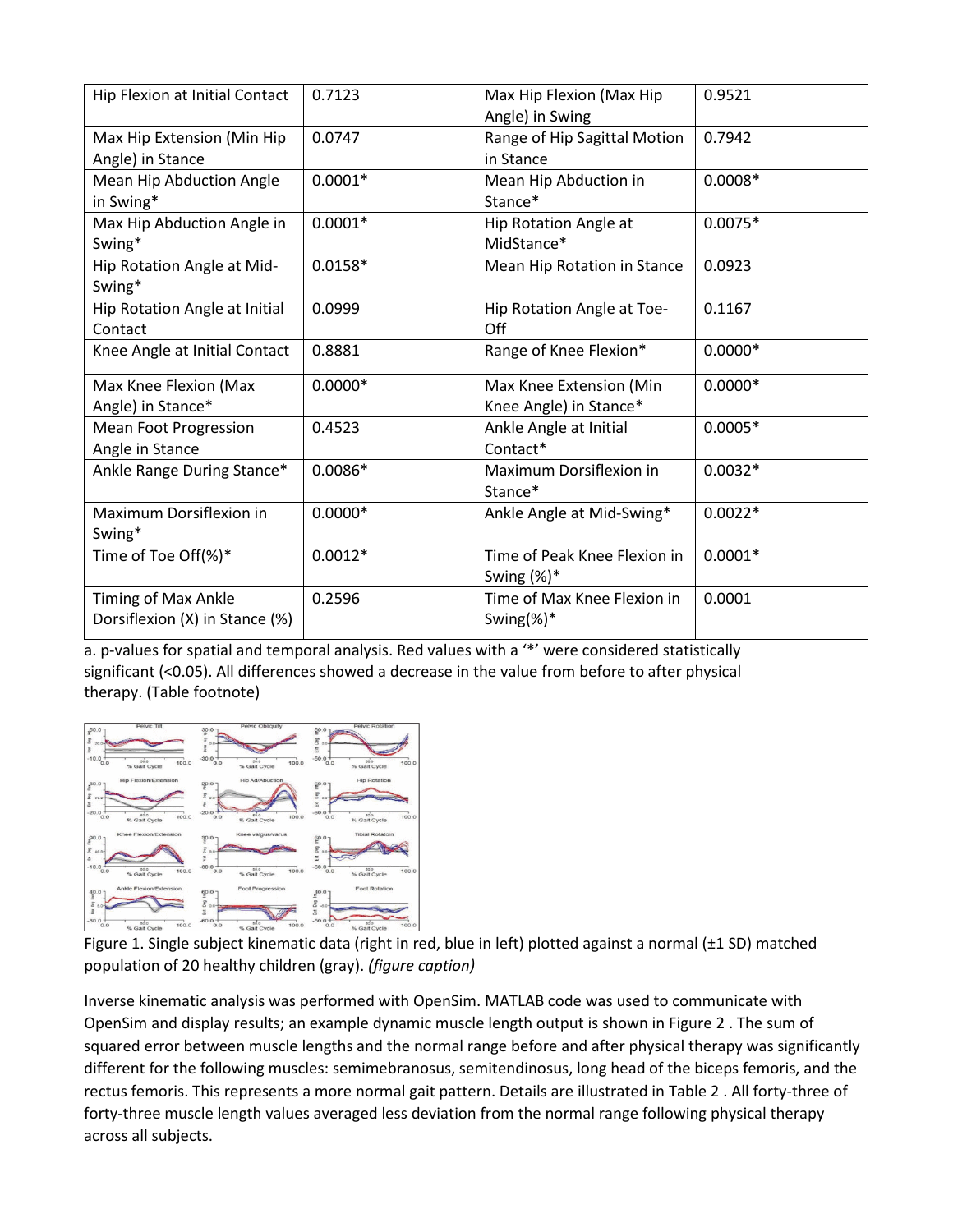

Figure 2. Dynamic muscle length data (right in red, left in blue) plotted against the normal population (gray). Here we show the lateral gastrocnemius, soleus, tibialis posterior, and flexor digitorum.*(figure caption)*

TABLE II. MUSCLE ANALYSIS

| Muscle                     | <b>Statistics</b> | Muscle                      | <b>Statistics</b> |
|----------------------------|-------------------|-----------------------------|-------------------|
|                            | p-value           |                             | p-value           |
| Gluteus Medius 1           | 0.112             | <b>Gluteus Medius 2</b>     | 0.914             |
| Gluteus Medius 3           | 0.736             | <b>Gluteus Minimus 1</b>    | 0.099             |
| <b>Gluteus Minimus 2</b>   | 0.078             | <b>Gluteus Minimus 3</b>    | 0.856             |
| Semimembranosus*           | $0.010*$          | Semitendinosus*             | $0.016*$          |
| <b>Biceps Femoris Long</b> | $0.024*$          | <b>Biceps Femoris Short</b> | 0.376             |
| Head*                      |                   | Head                        |                   |
| Sartorius                  | 0.392             | Adductor Longus             | 0.382             |
| <b>Adductor Brevis</b>     | 0.745             | <b>Adductor Magnus 1</b>    | 0.542             |
| <b>Adductor Magnus 2</b>   | 0.600             | <b>Adductor Magnus 3</b>    | 0.376             |
| <b>Tensor Fasciae</b>      | 0.355             | Latae Pectineus             | 0.356             |
| Gracilis                   | 0.842             | <b>Gluteus Maximus 1</b>    | 0.292             |
| <b>Gluteus Maximus 2</b>   | 0.269             | <b>Gluteus Maximus 3</b>    | 0.220             |
| Iliacus                    | 0.324             | Psoas                       | 0.307             |
| Quadratus Femoris          | 0.172             | Gemellus                    | 0.359             |
| Piriformis                 | 0.801             | Rectus Femoris*             | $0.007*$          |
| <b>Vastus Medialis</b>     | 0.418             | Vastus Internus             | 0.422             |
| Vastus Lateralis           | 0.417             | <b>Medial Gastrocnemius</b> | 0.294             |
| Lateral Gastrocnemius      | 0.290             | Soleus                      | 0.173             |
| <b>Tibialis Posterior</b>  | 0.087             | Flexor Digitorum            | 0.063             |
| <b>Flexor Hallucis</b>     | 0.115             | <b>Tibialis Anterior</b>    | 0.188             |
| <b>Peroneus Brevis</b>     | 0.503             | <b>Peroneus Tertius</b>     | 0.176             |
| Peroneus Longus            | 0.065             | <b>Extensor Digitorum</b>   | 0.175             |
| <b>Extensor Hallucis</b>   | 0.175             |                             |                   |

a. p-values for muscle analysis. Red values with a "\*" were considered statistically significant (<0.05) when comparing before to after physical therapy. (Table footnote[\)](https://ieeexplore.ieee.org/mediastore_new/IEEE/content/media/8471725/8512178/8512863/murph.t2-14750506-large.gif)

## SECTION IV.Discussion

The aim of this study was to assess OpenSim as a clinical tool for individualized rehabilitative evaluation. OpenSim was selected as it offered the potential for a user to assess muscles on an individual personalized basis which supports the goals of rehabilitative therapy and surgery in this pediatric population.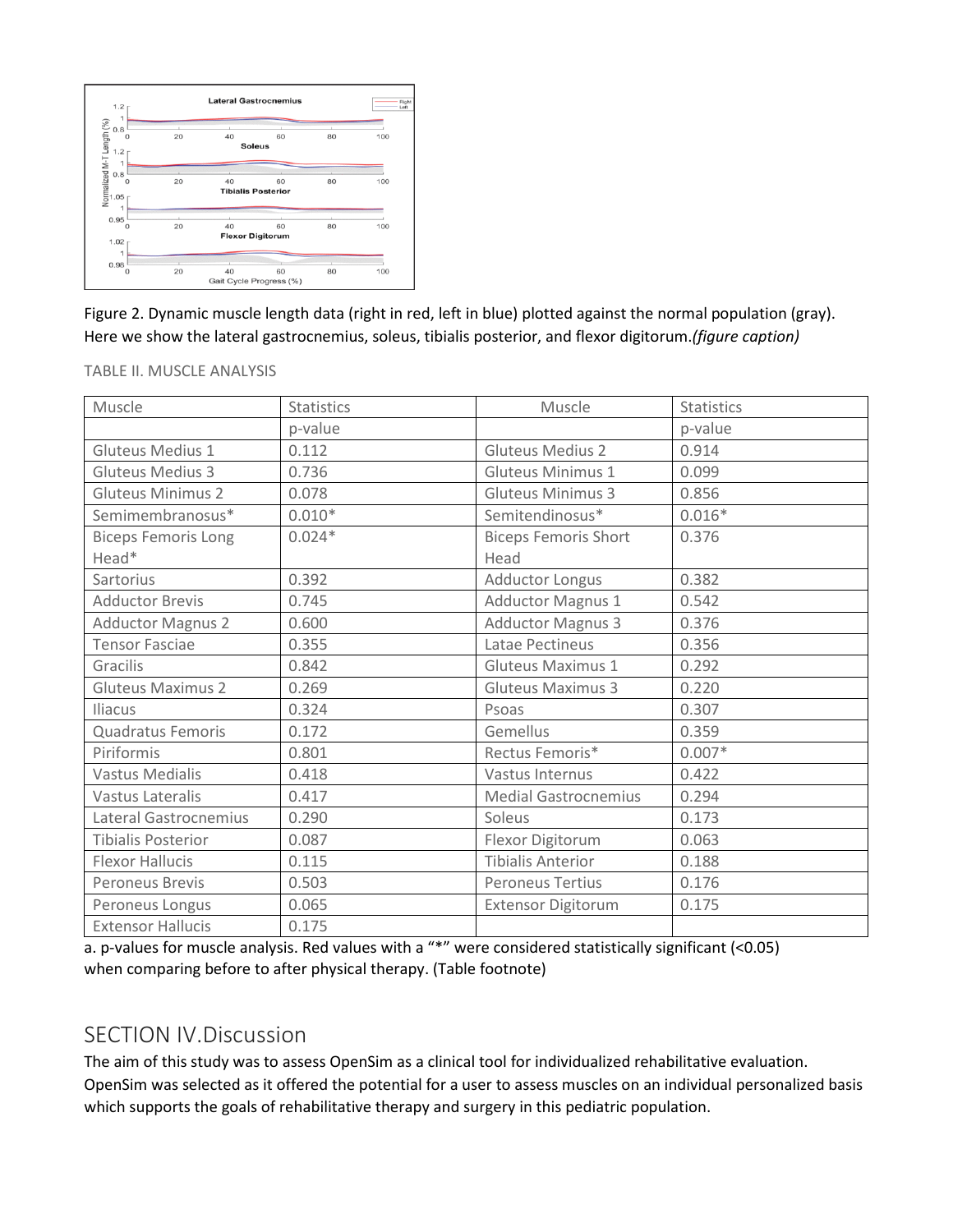The results of physical therapy were found to be statistically significant for eighteen of thirty-four spatial parameters, three of four temporal parameters, and four of forty-three muscles. All forty-three muscle lengths were found to more closely approximate normal ranges after therapy across all subjects. Further study is supported by this work as the potential of OpenSim in combination with gait kinematics and temporal-spatial parameters are examined to improve individualized measures of mobility and musculoskeletal function.

# SECTION V.Conclusion

Results of this study support the further use and evaluation of OpenSim to improve the individualized assessment of musculoskeletal dynamics during the course of rehabilitative therapy in children using orthotics.

# ACKNOWLEDGMENT

This work was made possible by the Orthopaedic and Rehabilitation Engineering Center (OREC – Marquette University Dept. of Biomedical Engineering and Medical College of Wisconsin Dept. of Orthopaedic Surgery) and the Medical College of Wisconsin Summer Research Program. The contents of this paper were developed under a grant from the National Institute on Disability, Independent Living, and Rehabilitation Research (NIDILRR).

### References

- **1.** O. Pinzone, M. H. Schwartz, P. Thomason, R. Baker, "The comparison of normatice reference data from different gait analysis services", *Gait & Posture*, vol. 40, pp. 286-290, 2014.
- **2.** R. B. Davis, S. Ounpuu, D. Tyburski, T.R. Gage, "A gait analysis data collection and reduction technique", *Human Movement Science*, vol. 10, 1991.
- **3.** M. P. Kadaba, H. K. Ramakrishnan, M. E. Wootten, J. Gainey, G. Gorton, G. V. Cochran, "Repeatability of kinematic kinetic and electromyographic data in normal adult gait", *Journal of Orthopaedic Research*, vol. 6, pp. 849-860, 1989.
- **4.** D. Wells, C. J. Donnelly, B. C. Elliott, J. A. Alderson, "Comparison of two direct kinematic modelling approaches for sport-specific upper limb modeling", *Conference: Congress of the International Society of Biomechanics*, 2015.
- **5.** H. Kainz, L. Modenese, D. G. Lloyd, S. Maine, H. P. J. Walsh, C. P. Carty, "Joint kinematic calculation based on clinical direct kinematic versus inverse kinematic gait models", *Journal of Biomechanics*, vol. 49, pp. 1658-1669, 2016.
- **6.** S. L. Delp, F. C. Anderson, A. S. Arnold, P. Loan, A. Habib, C. T. John, E. Guendelman, D. G. Thelen, "OpenSim: open-source software to create and analyze dynamic simulations of movement", *IEEE Transactions on Bio-medical Engineering*, vol. 11, pp. 1940-1950, 2007.
- **7.** P. O. Riley, J. Franz, J. Dicharry, D. C. Kerrigan, "Changes in hip joint muscle-tendon lengths with mode of locomotion", *Gait & Posture*, vol. 31, pp. 279-283, 2010.
- **8.** K. D. Morgan, C. J. Donnelly, J. A. Reinbolt, "Elevated gastrocnemius forces compensate for decreased hamstrings forces during the weight-acceptance phase of single-leg jump landing: implications for anterior cruciate ligament injury risk", *Journal of Biomechanics*, vol. 47, pp. 3295-3302, 2014.
- **9.** A. S. Arnold, S. Salinas, D. J. Asakawa, S. L. Delp, "Accuracy of muscle moment arms estimated from MRI-based musculoskeletal models of the lower extremity", *Computer aided surgery*, vol. 5, pp. 108-119, 2000.
- **10.** L. Modenese, A. Gopalakrishnan, A. T. M. Phillips, "Application of a falsification strategy to a musculoskeletal model of the lower limb and accuracy of the predicted hip contact force vector", *Journal of Biomechanics*, vol. 46, pp. 1193-1200, 2013.
- **11.** S. Ounpuu, J. R. Gage, R. B. Davis, "Threedimensional lower extremity kinetics in normal paediatric gait", *Journal of Pediatric Orthopaedics*, vol. 11, pp. 341-349, 1991.